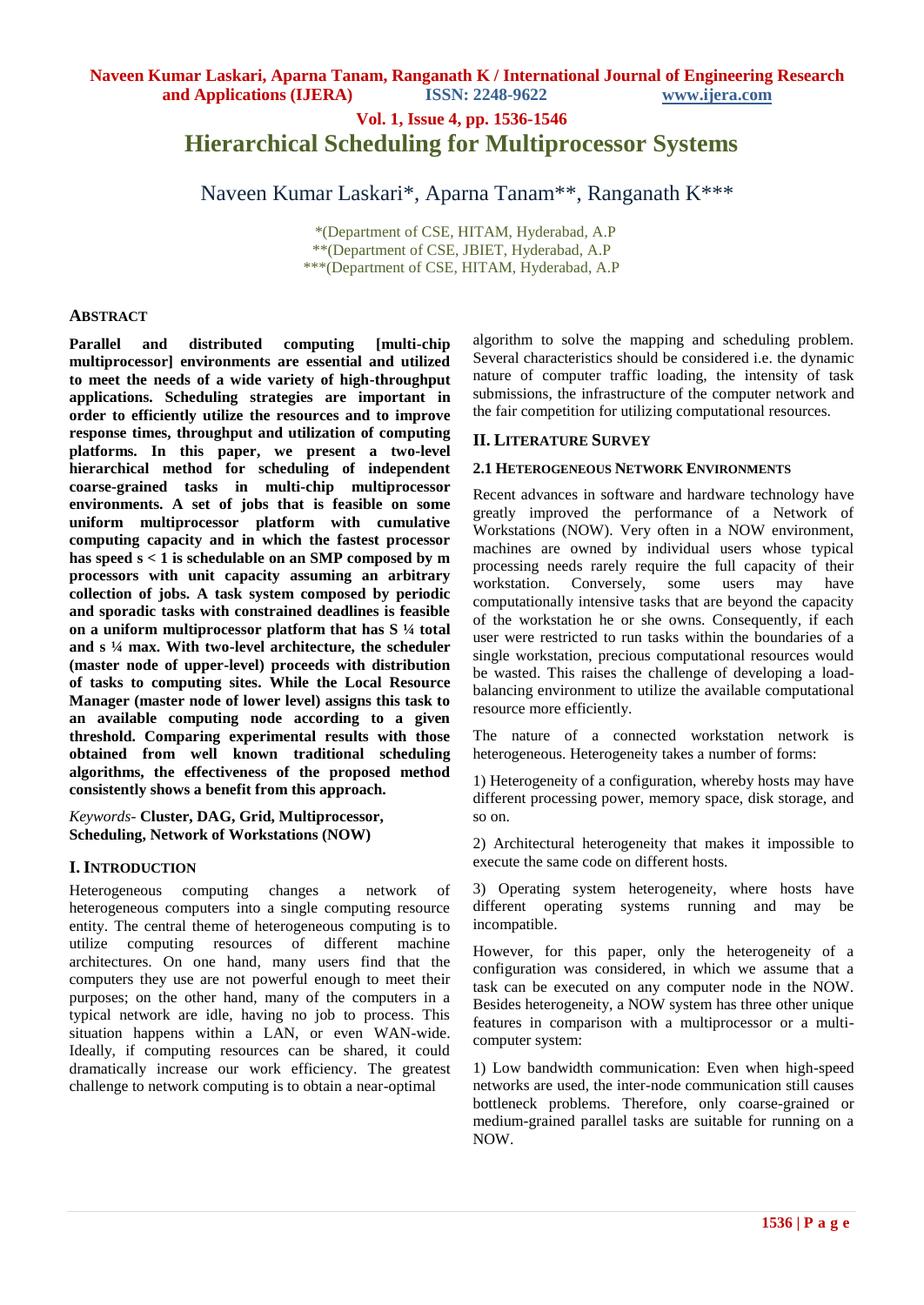## **Vol. 1, Issue 4, pp. 1536-1546**

2) Random network topology: A NOW system connects workstations in a random way and its topology may change from time to time in practice.

3) Multidirectional scaling: A NOW system can be scaled in three directions: by increasing the number of workstations, by upgrading the power of the workstations, and by a combination of both.

#### **2.2 DAG MODEL**

In this paper, we define a task as an independent, computationally intensive application sent by different users. A parallel task can be divided into subtasks with data dependence between them. By the loop-unraveling technique, computational loops can be subdivided into a number of subtasks. Usually a large class of data-flow computation problems and many numerical algorithms (such as matrix multiplication) do not have conditional branches or indeterminism in the program, thereby making them suitable candidates for subdivision. In addition, in many numerical tasks, such as Gaussian elimination or fast Fourier transforms (FFT), the loop bounds are known during compile-time. As such, one or more iterations of a loop can be deterministically encapsulated in a subtask. These techniques make parallel processing of a task possible. Based on the discussion above, a parallel task can be represented by a Directed Acyclic Graph (DAG), which is illustrated in Figure 1. In a DAG, V is a set of v nodes and E is a set of e directed edges. G=  $(V, E)$ , where the set of vertices V=  $\{v1,$ v2, vn} represents the set of subtasks to be executed, and the set of weighted, directed edges E represents communication between subtasks. A node in the DAG represents a subtask that is a set of instructions that must be executed sequentially without preemption in the same processor. The weight of a node is computation cost. The edges in the DAG correspond to the communication messages and precedence constraints among the nodes. The weight of an edge is referred as communication cost. Thus indicates communication from subtask vi to vj, and |eij| represents the volume of data sent between these subtasks. The node and edge weights are usually obtained by estimation using profiling information of operations such as numerical operations, memory access operations, and message-passing primitives. In a DAG, the source node of an edge is called the parent node while the sink node is called the child node. A node with no parent is called an entry node and a node with no child is called an exit node. As shown in Figure 1, N2 is the parent of N4 and N5, N4 and N5 are the child nodes of N2. N1 is the entry node, and N8 and N9 are exit nodes, and the line in bold is the crucial path of the task.



**Figure 1: Task DAG Graph**

Subtask processing can either be preemptive or nonpreemptive. After a node has been selected for execution, non-preemptive subtask processing dictates that the subtask cannot be moved even if a more suitable node is available. In contrast, preemptive processing entails stopping the process, moving the subtask to the new node, and resuming its execution. Preemptive processing is much more costly than a non- preemptive transfer in two cases: First, the implementation and maintenance of the mechanisms necessary to encapsulate, transfer, and resume execution from this complex state are expensive. Second, since preemptive processing causes an overhead that is much greater than that of the non-preemptive variety, it is not obvious what performance improvement might result beyond non-preemptive processing. For this paper, a non-preemptive DAG represents a subtask structure that assumes that once a subtask starts on a machine, it cannot be stopped. If it is stopped for some unexpected reason, like machine failure, it has to be restarted again.

#### **2.3 MAPPING AND SCHEDULING ALGORITHM**

The problem of mapping and scheduling multiple tasks can be divided into two categories: task mapping and scheduling, and subtask mapping and scheduling. In task mapping and scheduling, independent tasks are scheduled among the network of workstations to optimize overall system performance. In contrast, the subtask scheduling and mapping problem requires the allocation of multiple interacting subtasks of a single parallel task in order to minimize the completion time. Task scheduling usually requires dynamic run-time scheduling because it is not a priori decidable, the subtask mapping and scheduling problem can be addressed both statically and dynamically. In this paper, a multiple task computing simulation in a heterogeneous environment is used; therefore both task and subtask mapping and scheduling are addressed.

## **2.3.1 TASK LEVEL MAPPING AND SCHEDULING**

Task level mapping and scheduling considers a scenario where each task is independent, and there is no communication between them. Those independent tasks compete for computational resources, and the task level mapping and scheduling heuristics attempt to match these tasks with available computational entities. The task mapping heuristics can be grouped into two categories: dynamic heuristics and static heuristics. Dynamic heuristics can be further grouped into two categories: immediate mode and batch mode heuristics. In the immediate mode, a task is mapped as soon as it arrives. In the batch mode, tasks are not mapped as they arrive; instead they are collected into a set that is examined for mapping at prescheduled times called mapping events. The independent set of tasks that are considered for mapping at the mapping events is called a meta-task. A meta-task can include newly arrived tasks (i.e., the ones arriving after the last mapping event) and the ones that were mapped in earlier mapping events but did not begin execution. While immediate mode heuristics consider a task for mapping only once, batch mode heuristics consider a task for mapping at each mapping event until the task begins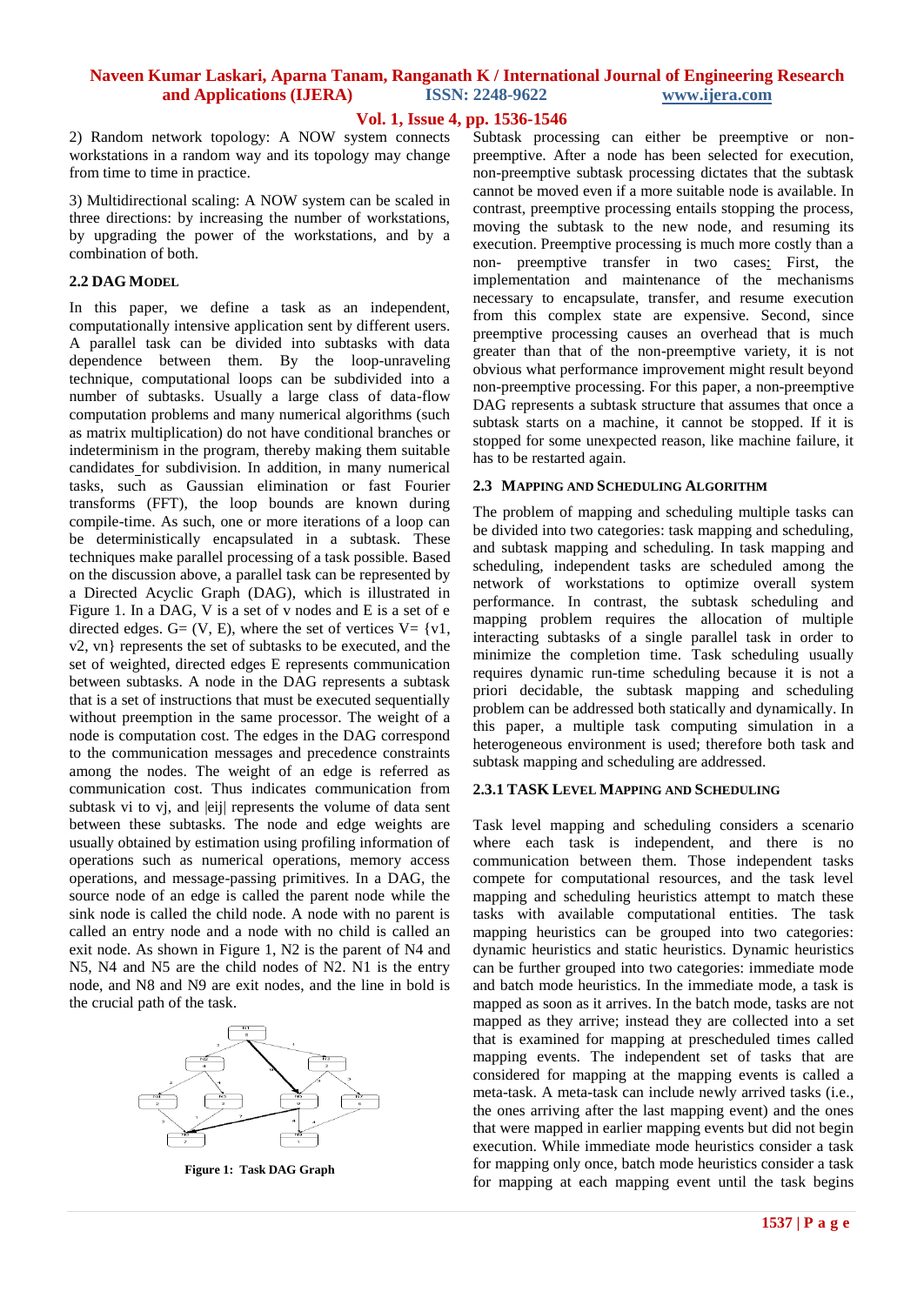## **Vol. 1, Issue 4, pp. 1536-1546**

execution. For immediate mode there is no mapping delay between mapping events, the tasks are mapped right after they arrive. However, as a tradeoff, since immediate mode can only map tasks once, its performance is not as good as batch mode when the arrival of tasks is very intensive. There are five different types of immediate mode heuristics. They are 1) minimum completion time (MCT); 2) minimum execution time (MET); 3) switching algorithm (SA); 4) kpercent best (KPB); and 5) opportunistic load balancing (OLB). The MCT heuristic assigns each task to the machine that results in that task's earliest completion time in order to balance the load. The MET heuristic assigns each task to the machine that performs that task's computation in the least amount of execution time. The MET heuristic can potentially create load imbalance across machines by assigning many more tasks to some machines than to others. The SA heuristic is a combination of MCT and MET. The idea behind it is that when the tasks are arriving in a random mix, it is possible to use the MET, at the expense of load balancing until a given threshold, and then use the MCT to smooth the load across the machines. SA uses the MCT and MET heuristics in a cyclical fashion depending on the load distribution across the machines. The purpose is to have a heuristic with the desirable properties of both the MCT and the MET. The KPB heuristic is another form of a combination of MET and MCT. The heuristic considers only a subset of machines while mapping a task. The subset is formed by picking the m (k/100) best machines based on the execution times for the task, where 100/m≤k≤ 100. The task is assigned to a machine that provides the earliest completion time in the subset. If  $k=100$ , then the KPB heuristic is reduced to the MCT heuristic. If  $k=100/m$ , then the KPB heuristic is reduced to the MET heuristic. The OLB heuristic is very simple; it assigns a task to the machine that becomes ready next, without considering the execution time of the task onto that machine. If multiple machines become ready at the same time, then one machine is arbitrarily chosen. Three batch mode heuristics are presented here: (i) the Minmin heuristic, (ii) the Max- min heuristic, and (iii) the Sufferage heuristic. The Min-min heuristic is archived by executing following step:

1) For each task find the earliest completion time and the machine that obtains it.

2) Within these earliest completion times, find the minimum, map the task to the machine.

- 3) Update computational entity free time.
- 4) Repeat step 1, 2, and 3 until all tasks are mapped.

The Max-min heuristic is similar to the Min-min heuristic. It differs from the Min-min heuristic in step 2, which instead of finding the minimum the Max-min heuristic is to find the maximum. The Max-min is likely to do better than the Min-min heuristic in cases where there are many shorter tasks than longer tasks. The Sufferage heuristic is based on the idea that better mappings can be generated by assigning a machine to a task that would "suffer" most in terms of expected completion time, if that particular machine is not assigned to it.

In contrast to dynamic task mapping heuristics, static heuristics perform task mapping statically (i.e., off-line, or a predictive manner). Static heuristics assume all tasks are known before they are mapped. The static OLB (opportunistic load balancing) heuristic is similar to its dynamic counterpart except that it assigns tasks in an arbitrary order, instead of order of arrival. The UDA (user directed assignment) heuristic works in the same way as the MET heuristic except that it maps tasks in an arbitrary order instead of order of arrival. The fast greedy heuristic is the same as the MCT, except that it maps tasks in an arbitrary order instead of their order of arrival. The static Min-min heuristic works in the same way as the dynamic Min-min, except a meta-task contains all the tasks in the system. The static Max-min heuristic works in the same way as the dynamic Max- min, except a meta-task has all the tasks in the system. The greedy heuristic performs both the static Min-min and static Max-min heuristics, and uses the better of the two solutions.

#### **2.3.2. SUBTASK LEVEL MAPPING AND SCHEDULING**

Subtask level mapping and scheduling, also referred as DAG mapping and scheduling, considers a scenario where each subtask is related, and there is data dependence between them. These related subtasks compete for computational resources, and the subtask level mapping and scheduling heuristics are to match these tasks with available computational entities and increase overall system performance and computational usage. In DAG scheduling, the target system is assumed to be a network of workstations, each of which is composed of a processor and a local memory unit; they do not share memory and communication between them relies solely on message-passing. The processors may be heterogeneous or homogeneous. However, DAG scheduling assumes every module of a parallel program can be executed on any workstation even though the completion times on different processors may be different. The workstations are connected by an interconnection network with a certain topology. The topology may be fully-connected or of a particular structure such as a hypercube or mesh [Y. Kwok 99]. Subtask mapping and scheduling algorithms exist in two forms: static and dynamic. As mentioned, a parallel task can be represented by a DAG. In static scheduling, which is usually done at compile time, the characteristics of a task are known before program execution. In dynamic scheduling, a few assumptions about the task can be made before execution. Dynamic schedulers usually offer better performance, but the goal of a scheduling algorithm includes not only the minimization of the program completion time but also the minimization of the scheduling overhead. Most scheduling algorithms are based on the list scheduling techniques. The basic idea of list scheduling is to make a scheduling list (a sequence of subtasks for scheduling) by assigning them some priorities, and then schedule those subtasks according to their priorities. The two frequently used attributes for assigning priority are the t-level (top level), b-level (bottom level), and p-level (partial level). The t-level of a node is the length of a longest path from an entry node to the node itself.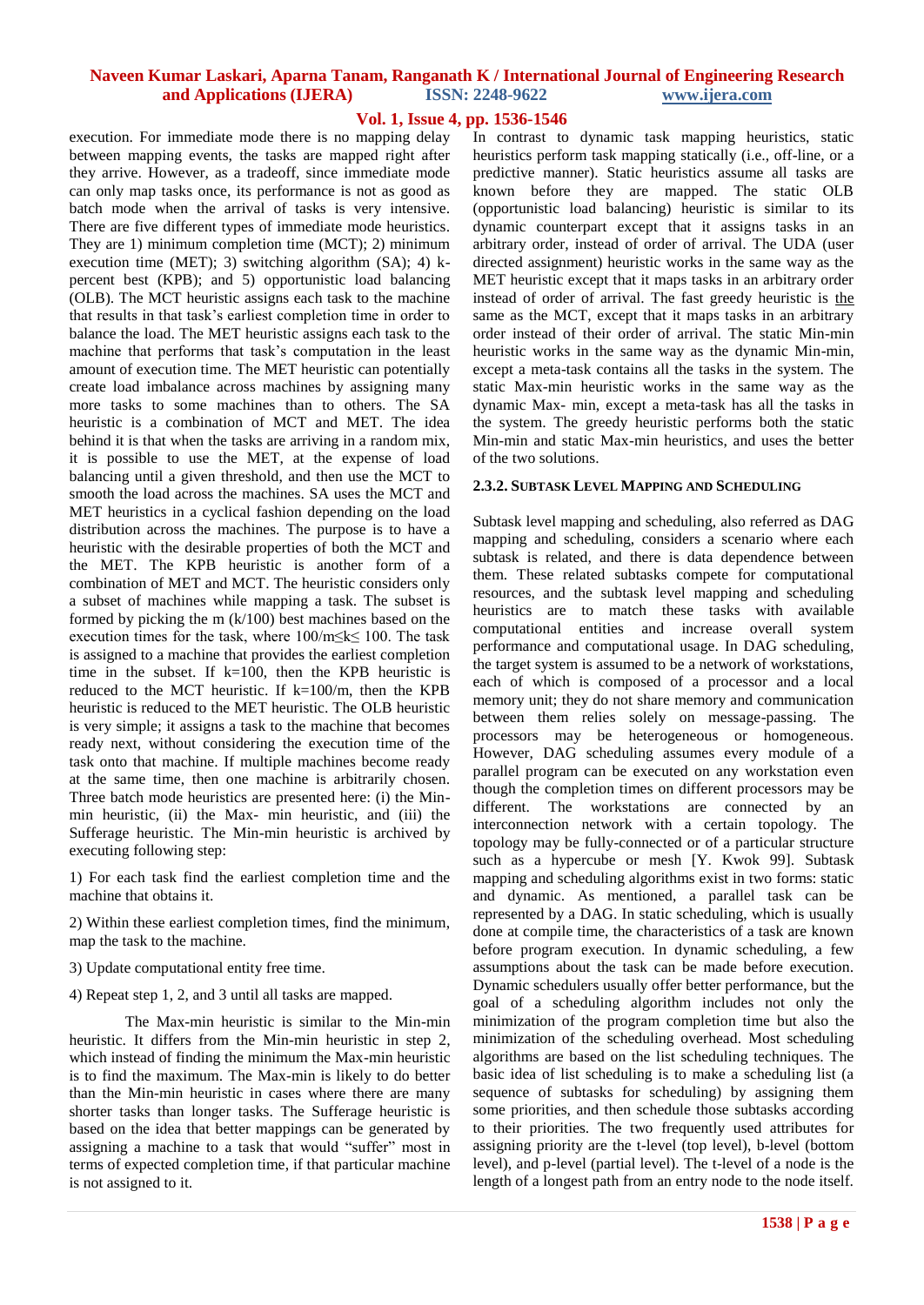# **Vol. 1, Issue 4, pp. 1536-1546**

Here, the length of a path is the sum of all the node and edge weights along the path. The b-level of a node is the length of the longest path (there can be more than one longest path) to an exit node. Some scheduling algorithms do not take into account the edge weights in computing the b-level. In such a case, the b-level does not change throughout the scheduling process. This algorithm is referred to as the static b- level. The p-level of a node is simply the computation cost of that given node; also, the p-level does not change throughout the scheduling process, as it is illustrated in Figure 1.

| <b>Node</b>    | t-level | <b>b</b> -level | p-level |
|----------------|---------|-----------------|---------|
| N <sub>1</sub> | 0       | 36              | 5       |
| N <sub>2</sub> | 8       | 19              | 4       |
| N <sub>3</sub> | 6       | 18              | 2       |
| N <sub>4</sub> | 14      | 12              | 2       |
| N <sub>5</sub> | 16      | 11              | 3       |
| N <sub>6</sub> | 14      | 22              | 8       |
| N <sub>7</sub> | 11      | 11              | 6       |
| N <sub>8</sub> | 26      | 7               | 7       |
| N <sub>9</sub> | 29      | 1               | 1       |

Table 1. T-levels, b-levels, and p-levels for the DAG of Figure 1

Different algorithms use the t-level and b-level in different ways. Some algorithms assign a higher priority to a node with a smaller t-level while some algorithms assign a higher priority to a node with a larger b-level, or a larger p-level. Still some algorithms assign a higher priority to a node with a larger (b-level – t-level). In general, scheduling in a descending order of b-level tends to schedule critical path nodes first, while scheduling in an ascending order of t-level tends to schedule nodes in a topological order. The composite attribute (b-level – t-level) is a compromise between the previous two cases. The notion behind the plevel was that by executing higher computationally intensive subtasks first, the overall completion time of the task may be minimized. List scheduling includes both static list scheduling and dynamic list scheduling. In static list scheduling, the scheduling list is statically constructed before node allocation begins, and most importantly, the sequencing in the list is not modified. A task is usually scheduled on the processor that gives the earliest start time for the given task. Thus, at each scheduling step, the task is selected first, then its destination processor. The procedure of static list scheduling entails repeatedly executing the following two steps until all the nodes in the graph are scheduled: 1) removing the first node from the scheduling list; 2) allocating the node to a processor which allows the earliest start-time. Dynamic list scheduling takes a different approach. After each allocation, the priorities of all unscheduled nodes are re-computed, and consequently the scheduling list is then rearranged. In this case, the tasks do

not have a pre-computed priority. At each scheduling step, each ready task is tentatively scheduled to each processor, and the best task-processor pair is selected. Both the task and its destination processor are selected at the same time. Thus, these algorithms essentially employ the following three-step approaches: 1) determining new priorities of all unscheduled nodes; 2) selecting the node with the highest priority for scheduling; 3) allocating the node to the processor that allows the earliest start-time or earliest finish-time. Scheduling algorithms that employ this three-step approach can potentially generate better schedules, but the tradeoff is the scheduling time is increased.

Both static and dynamic approaches of list scheduling have their advantages and drawbacks in terms of the schedule quality they produce. Static approaches are better suited for communication-intensive and irregular problems, where selecting important tasks first is more crucial. Dynamic approaches are better suited for computationally intensive applications with a high degree of parallelism, because these algorithms focus on obtaining good processor utilization.

#### **2.3.3 MULTIPLE TASK MAPPING AND SCHEDULING**

In this paper, we analyze the behavior of multiple task (multiple DAG) computing in a heterogeneous environment, therefore the objective of this research is to study multiple DAG scheduling. However, there is little literature in this area. Iverson presents a dynamic, competitive scheduling of multiple DAGs [IvÖ98]. In his framework, each task is responsible for scheduling (0f )its own tasks. Thus, there is no centralized scheduling authority. A task is scheduled without the knowledge of other tasks; the task scheduler only knows the current workload of the network. Iverson's algorithm is based on the expectation that if each task had the best mapping and scheduling possible, the overall parallel computing performance would be optimal.

## **III. PROBLEM STATEMENT**

Aiming to provide a non-preemptive scheduling to minimize the maximum completion time given a set of independent computational tasks, to obtain acceptable performance and allocation of application processes to the processors available

## **3.1 EXISTING SYSTEM**

A Symmetric Multiprocessor (SMP) system consisting of m processors is addressed. The problem of preemptively scheduling a real-time task set on these systems can be solved in two different ways: by partitioning tasks to processors or with a global scheduler. In the first case, tasks are allocated to processors at design time with an offline procedure. The partitioning problem is analogous to the bin packing problem, which is known to be NP-hard in the strong sense. However, once the tasks are allocated, the scheduling problem is reduced to m single-processor scheduling problems, for which optimal solutions are known when preemptions are allowed. The main advantage of this approach is, its simplicity and efficiency. The efficiency of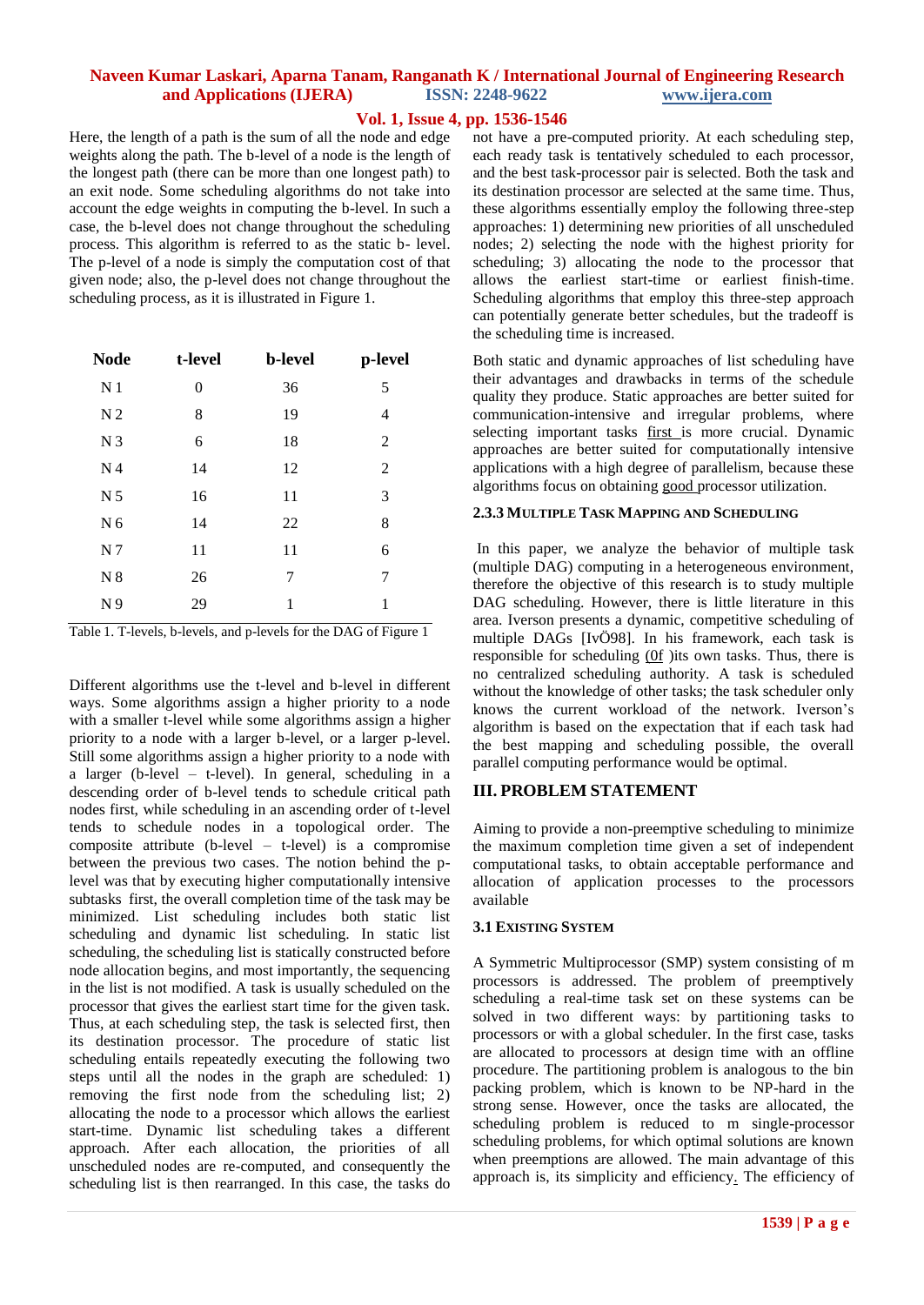# **Vol. 1, Issue 4, pp. 1536-1546**

the system depends on the frequency at which loadbalancing routines are called and on the complexity of these algorithms. An alternate solution is a global work-conserving scheduler where migration from one processor to another is allowed during a task lifetime.

#### **3.2 LIMITS OF THE EXISTING SYSTEM**

Global Scheduling algorithms are based on the concept of quantum (or slot) and at each quantum, the scheduler allocates tasks to processors. A disadvantage of this approach is that all processors need to synchronize at the quantum boundary, when the scheduling decision is taken. Moreover, if the quantum is small, the overhead in terms of the number of context switches and migrations may be too high. To obtain inexpensive computational cycles, grid technology has emerged to fulfill the needs for solving largescale computing intensive high-throughput applications[1], through the aggregation of a number of available resources. Task independent applications such as data mining, Monte Carlo, image manipulations are most suitable class of applications that uses a wide spectrum of techniques like branch & bound, integer programming, searching, graph theory& randomization.

## **3.3 PROPOSED SOLUTION**

A method is developed, aiming to provide a non-preemptive scheduling to minimize the maximum completion time. We perform the experiment using a widely used scheduling simulator, then present and compare our proposed algorithm with two traditional well-known scheduling algorithms. The proposed algorithm generates in most of cases better solutions than the referenced algorithms in terms of the maximum completion times. We have developed a method for scheduling of task independent parallel applications in Multiprocessor Environments. Essentially, the Task Threshold-based Mapping method (TMM), tasks are distributed to computing nodes based on defined thresholds.

## **3.3.1 BASIC CONCEPTS AND TERMINOLOGY**

Although many types of resources can be shared and used in a Computational Multiprocessor Model, normally they are accessed through an application running in the grid. Normally, an application is used to define the piece of work of higher level in the Grid. A typical grid scenario is as follows: an application can generate several jobs, which in turn can be composed of sub-tasks, in order to be solved; the Multiprocessor System is responsible for sending each subtask to a resource to be solved. In a simpler grid scenario, it is the user who selects the most adequate machine to execute its sub-tasks. However, in general, Multiprocessor Systems must dispose of schedulers that automatically and efficiently find the most appropriate machines to execute an assembly of tasks.

#### **3.3.2 SCHEDULING PROBLEMS IN COMPUTATIONAL MULTIPROCESSOR MODELS**

Rather than a problem, scheduling in Multiprocessor Systems can be viewed as a whole family of problems. This is due to the many parameters that intervene scheduling as well as to the different needs of Grid-enabled applications. In the following, we give some basic concepts of scheduling in Multiprocessor Systems and identify most common scheduling types. Needless to say, job scheduling in its different forms is computationally hard; it has been shown that the problem of finding optimum scheduling in heterogeneous systems is in general NP-hard.

#### **3.3.3 NEW CHARACTERISTICS OF SCHEDULING IN GRIDS**

The scheduling problem in distributed systems is not new at all; as a matter of fact it is one of the most studied problems in the optimization research com- munity. However, in the grid setting there are several characteristics that make the problem different from its traditional version of conventional distributed systems. Some of these characteristics are the following:

The dynamic structure of the Computational Multiprocessor Model. Unlike traditional distributed systems such as clusters, resources in a Multiprocessor System can join or leave the Grid in an unpredictable way. It could be simply due to loosing connection to the system or because their owners switch off the machine or change the operating system, etc. Given that the resources cross different administrative domains, there is no control over the resources.

• The high heterogeneity of resources. Multiprocessor Systems act as large virtual super- computers, yet the computational resources could be very disparate, ranging from laptops, desktops, clusters, supercomputers and even small devices of limited computational resources. Current Grid infrastructures are not yet much versatile but heterogeneity is among most important features to take into account in any Multiprocessor System.

• The high heterogeneity of jobs. Jobs arriving to any Multiprocessor System are diverse and heterogeneous in terms of their computational needs. For instance, they could be computing intensive or could be data intensive; some jobs could be full applications having a whole range of specifications other could be just atomic tasks. Importantly, Multiprocessor System could not be aware of the type of tasks, jobs or applications arriving in the system.

• The high heterogeneity of interconnection networks. Grid resources will be connected through Internet using different interconnection networks. Trans- mission costs will often be very important in the overall Grid performance and hence smart ways to cope with the heterogeneity of interconnection networks is necessary.

• The existence of local schedulers in different organizations or resources. Grids are expected to be constructed by the "contribution" of computational resources across institutions, universities, enterprises and individuals. Most of these resources could eventually be running local applications and use their local schedulers, say, a Condor batch system. In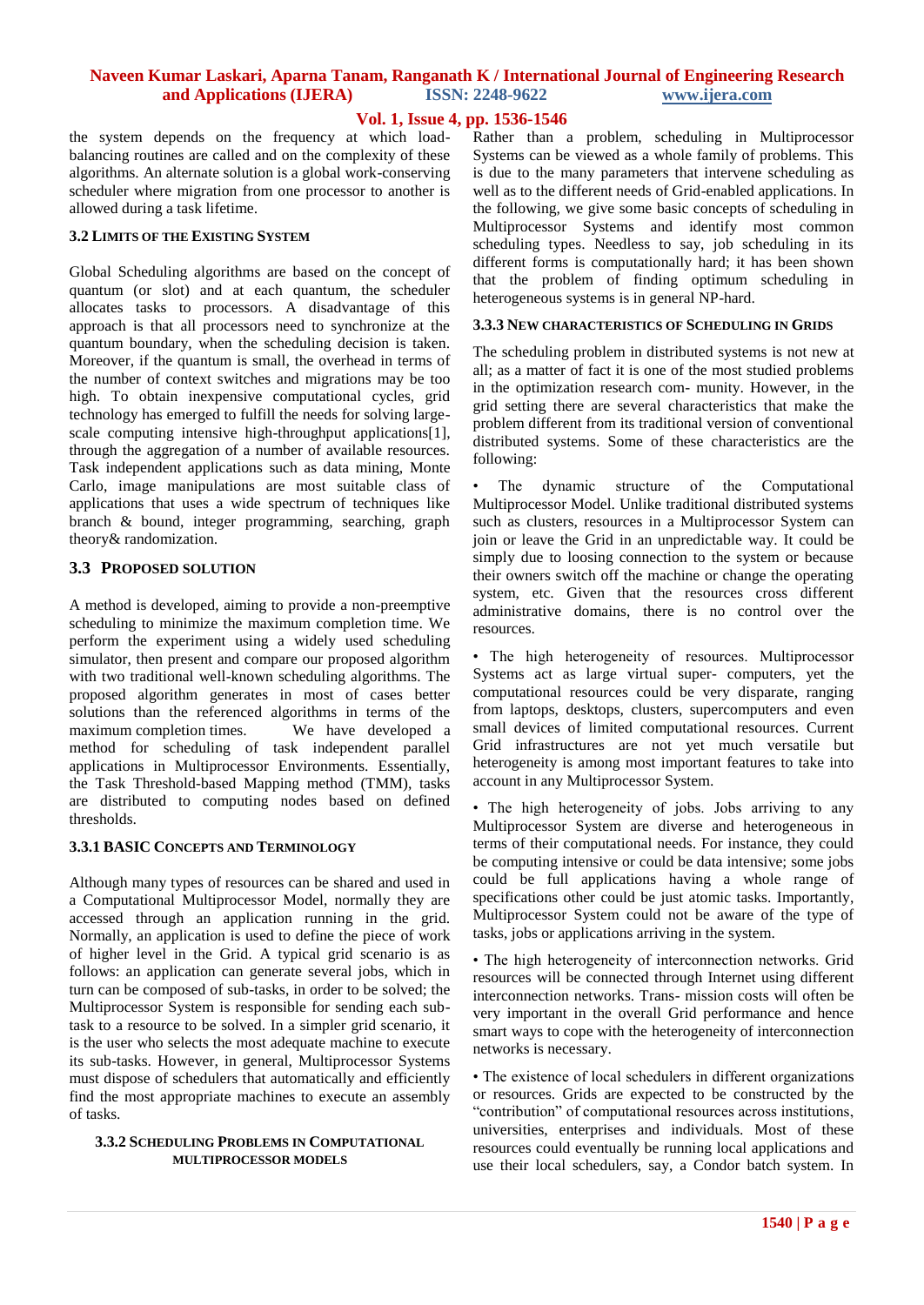# **Vol. 1, Issue 4, pp. 1536-1546**

such cases, one possible requirement could be to use the local scheduler of the domain rather than an external one.

• The existence of local policies on resources. Again, due to the different owner- ship of the resources, one cannot assume full control over the Grid resources.

Companies might have unexpected computational needs and may decide to reduce their contribution to the Grid. Other policies such as rights access, available storage, pay-per-use, etc. are also to be taken into account.

• Job-resource requirements: Current Grid schedulers assume full availability and compatibility of resources when scheduling. In real situations, however, many restrictions and/or incompatibilities could be derived from job and resource specifications.

• Large scale of the Multiprocessor System: Multiprocessor Systems are expected to be large scale, joining hundreds or thousands of computational nodes world-wide. Moreover, the jobs, tasks or applications submitted to the Grid could be large in number since different independent users and/or applications will send their jobs to the Grid without knowing previous workload of the system. Therefore, the efficient management of resources and planning of jobs will require the use of different types of scheduling (super-schedulers, meta-schedulers, decentralized schedulers, local schedulers, resource brokers, etc.) and their possible hierarchical combinations.

• Security: This characteristic, which exists in classical scheduling, is an important issue in Multiprocessor Scheduling. Here the security can be seen as a two-fold objective: on the one hand, a task, job or application could have a security requirement to be allocated in a secure node, that is, the node will not "watch" or access the processing and data used by the task, job or application. On the other hand, the node could have a security requirement, that is, the task, job or application running in the resource will not "watch" or access other data in the node.

#### **3.4 PHASES OF SCHEDULING IN GRIDS**

In order to perform the scheduling process, the Grid scheduler has to follow a series of steps which could be classified into five blocks: (1) Preparation and information gathering on tasks, jobs or applications submitted to the Grid; (2) Resource selection; (3) Computation of the planning of tasks (jobs or applications) to selected resources; (4) Task (job or application) allocation according to the planning (the mapping of tasks, jobs or applications to selected resources); and, (5) Monitoring of task, job or application completion (the user is referred to for a detailed description). The Grid scheduler will have access to the Multiprocessor Information on available resources and tasks, jobs or applications (usually known as "Multiprocessor Information Service" in the Grid literature). Moreover, the scheduler will be informed about updated information (according to the scheduling mode). This information is crucial for the scheduler in order to compute the planning of tasks, jobs or applications to the resources. Resource selection: Not all resources could be candidates for allocation of task, jobs or applications. Therefore, the selection process is carried out based on job requirements and resource characteristics. The selection process, again, will depend on the scheduling mode. For instance, if tasks were to be allocated in a batch mode, a pool of as many as possible candidate resources will be identified out of the set of all available resources. The selected resources are then used to compute the mapping that meets the optimization criteria. As part of resource selection, there is also the advanced reservation of resources. Information about future execution of tasks is crucial in this case. Although the queue status could be useful in this case, it is not accurate, especially if priority is one of the task requirements. Another alternative is using prediction methods based on historical data or user's specifications of job requirements.

#### **3.4.1 TASK ALLOCATION**

In this phase the planning is made effective: tasks (jobs or applications) are allocated to the selected resources according to the planning.

#### **3.4.2 TASK EXECUTION MONITORING**

Once the allocation is done, the monitoring will inform about the execution progress as well as possible failures of jobs, which depends on the scheduling policy will be rescheduled again (or migrated to another resource).

#### **3.5 COMPUTATION MODELS FOR FORMALIZING MULTIPROCESSOR SCHEDULING**

Given the versatility of scheduling in Multiprocessor environments, one needs to consider different computation models for Multiprocessor Scheduling that would allow to formalize, implement and evaluate either in real Grid or through simulation, different scheduling algorithms. We present some important computation models for Multiprocessor Scheduling. It should be noted that such models have much in common with computation models for scheduling in distributed computing environments. We notice that in all the models described below, tasks, jobs or applications are submitted for completion to a single resource.

#### **3.5.1 EXPECTED TIME TO COMPUTATIONAL MODEL**

In the model proposed by Ali et al. [5], it is assumed that we dispose of estimation or prediction of the computational load of each task (e.g. in millions of instructions), the computing capacity of each resource (e.g. in millions of instructions per second, MIPS), and an estimation of the prior load of each one of the resources. Moreover, the Expected Time to Compute matrix ETC of size number of tasks by number of machines, where each position ET C [t][m] indicates the expected time to compute task t in resource m, is assumed to be known or computable in this model. In the simplest of cases, the entries ETC [t][m] could be computed by dividing the workload of task t by the computing capacity of resource m. This formulation is usually feasible, since it is possible to know the computing capacity of resources while the computation need of the tasks (task workload) can be known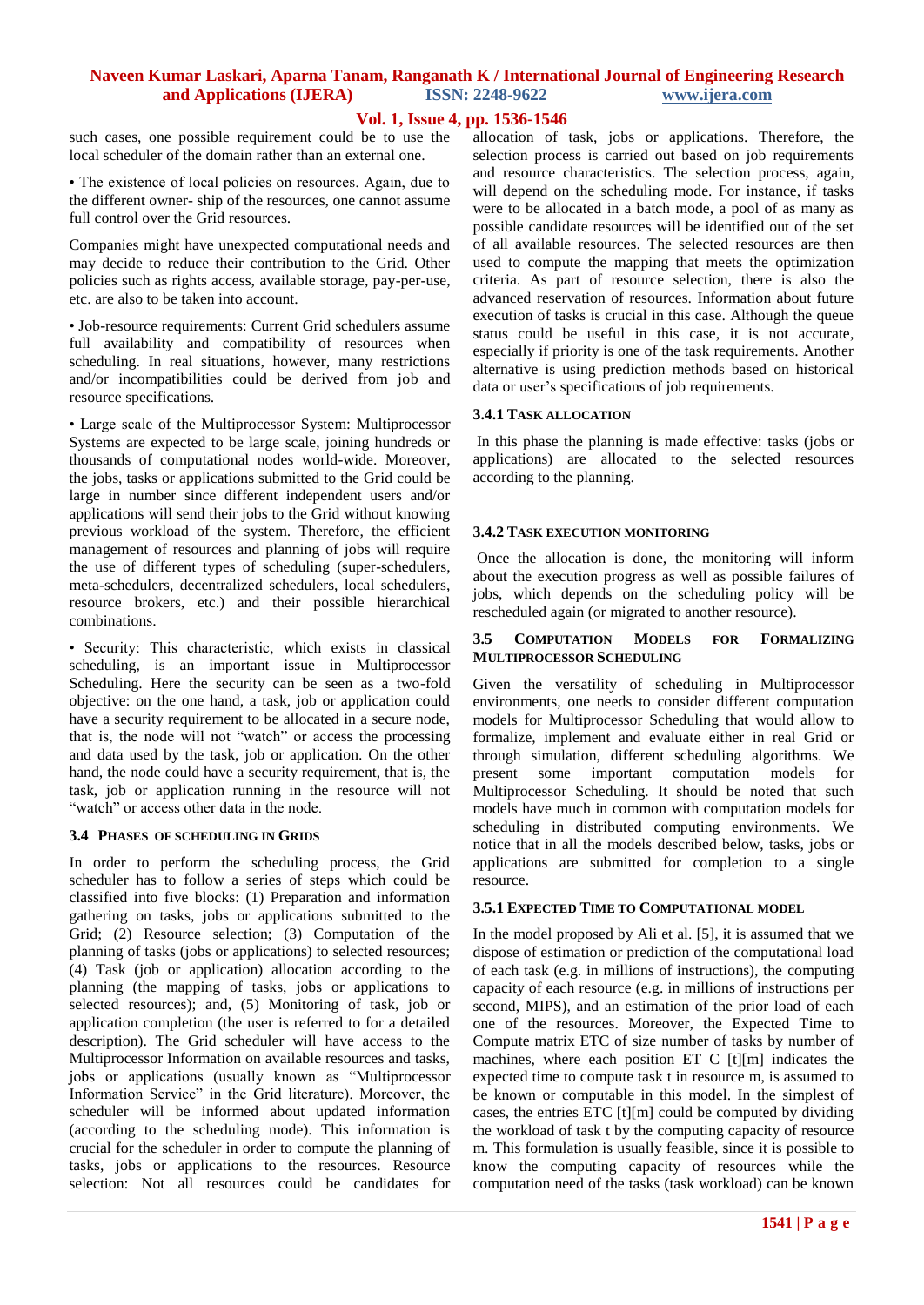# **Vol. 1, Issue 4, pp. 1536-1546**

from specifications provided by the user, from historic data or from predictions

#### **3.5.2 MODELLING HETEROGENEITY AND CONSISTENCY OF COMPUTING**

The ETC matrix model is able to describe different degrees of heterogeneity in distributed computing environment through consistency of computing. The consistency of computing refers to the coherence among execution times obtained by a machine with those obtained by the rest of machines for a set of tasks. This feature is particularly interesting for Multiprocessor Systems whose objective is to join in a single large virtual computer different resources ranging from laptops and PCs to clusters and supercomputers. Thus, three types of consistency of computing environment can be defined using the properties of the ETC matrix: consistent, inconsistent and semiconsistent. An ETC matrix is said to be consistent, if for every pair of machines mi and mj , if mi executes a job faster than mj then mi executes all the jobs faster than mj. In contrast an inconsistent ETC matrix, a machine mi may execute some jobs faster than another machine mj and some jobs slower than the same machine mj . Partially-consistent ETC matrices are inconsistent matrices having a consistent sub-matrix of a predefined size. Further, the ETC matrices are classified according to the degree of job heterogeneity, machine heterogeneity and consistency of computing. Job heterogeneity expresses the degree of variance of execution times for all jobs in a given machine. Machine heterogeneity indicates the variance of the execution times of all machines for a given job.

## **3.5.3 MULTIPROCESSOR INFORMATION SYSTEM MODEL**

The computation models for Multiprocessor Scheduling presented so far allow for a precise description of problem instance however they are based on predictions, distributions or simulations. Currently, other Multiprocessor Scheduling models are developed from a higher level perspective. In the Multiprocessor Information System model the Grid scheduler uses task (job or application file descriptions) and resource file descriptions as well as state information of resources (CPU usage, number of running jobs per grid resource), provided by the Multiprocessor Information System. The Grid scheduler then computes the best matching of tasks to resources based on the up-to-date workload information of resources. This model is more realistic for Multiprocessor Environments and is especially suited for the implementation of simple heuristics such as FCFS (First Come First Served), EDF (Earliest Deadline First), SJF (Shortest Job First), etc.

#### **3.5.4 CLUSTER AND MULTI-CLUSTER GRIDS MODEL**

Cluster and Multi-Cluster Grids refer to Grid model in which the system is made up of several clusters. For instance the Cluster Grid of an enterprise comprises different clusters located at different departments of the enterprise. One main objective of cluster grids is to provide a common computing infrastructure at enterprise or department levels in which computing services are distributed to different clusters. More generally, clusters could belong to different enterprises and institutions, that is, are autonomous sites having their local users (both local and grid jobs are run on resources) and usage policies. The most common scheduling problem in these models is a Grid scheduler which makes use of local schedulers of the clusters. The benefit of cluster grids is to maximize the usage of resources and at the same time, increase of throughput for user tasks (jobs or applications).

## **3.6 MULTIPROCESSOR SYSTEM PERFORMANCE AND SCHEDULING OPTIMIZATION CRITERIA**

Several performance requirements and optimization criteria can be considered for Multiprocessor Scheduling problem the problem is multi-objective in its general formulation. We could distinguish proper Multiprocessor System performance criteria from scheduling optimization criteria although both performance and optimization objectives allow to establish the overall Multiprocessor System performance. Multiprocessor System performance criteria include: CPU utilization of Grid resources, load balancing, system usage, queuing time, throughput, turnaround time, cumulative throughput (i.e. cumulative number of completed tasks) waiting time and response time. In fact other criteria could also be considered for characterizing Multiprocessor System's performance such as deadlines, missed deadlines, fairness, user priority, resource failure, etc. Scheduling optimization criteria include: makespan, flowtime, resource utilization, load balancing, matching proximity, turnaround time, total weighted completion time, lateness, weighted number of hardy jobs, weighted response time, etc. Both performance criteria and optimization criteria are desirable for any Multiprocessor System; however, their achievement also depends on the considered model (batch system, interactive system, etc.). Importantly, it should be stressed that these criteria are conflicting among them; for instance, minimizing makespan conflicts with resource usage and response time. Among most popular and extensively studied optimization criterion is the minimization of the makespan. Makespan is an indicator of the general productivity of the Multiprocessor System: small values of makespan mean that the scheduler is providing good and efficient planning of tasks to resources. Considering makespan as a stand-alone criterion necessarily may not imply optimization of other objectives. As mentioned above, its optimization could in fact go in detriment to other optimization criteria. Another important optimization criterion is that of flowtime, which refers to the response time to the user submissions of task executions. Minimizing the value of flowtime means reducing the average response time of the Multiprocessor System. Essentially, we want to maximize the productivity (throughput) of the grid and at the same time we want to obtain planning of tasks to resources that offer an acceptable OoS.

#### MAKESPAN, COMPLETION TIME AND FLOWTIME

In Multiprocessor Scheduling we can minimize the makespan and flowtime. Makespan is the time when finishes the latest task and flowtime is the sum of finalization times of all the tasks. Formally they can define as: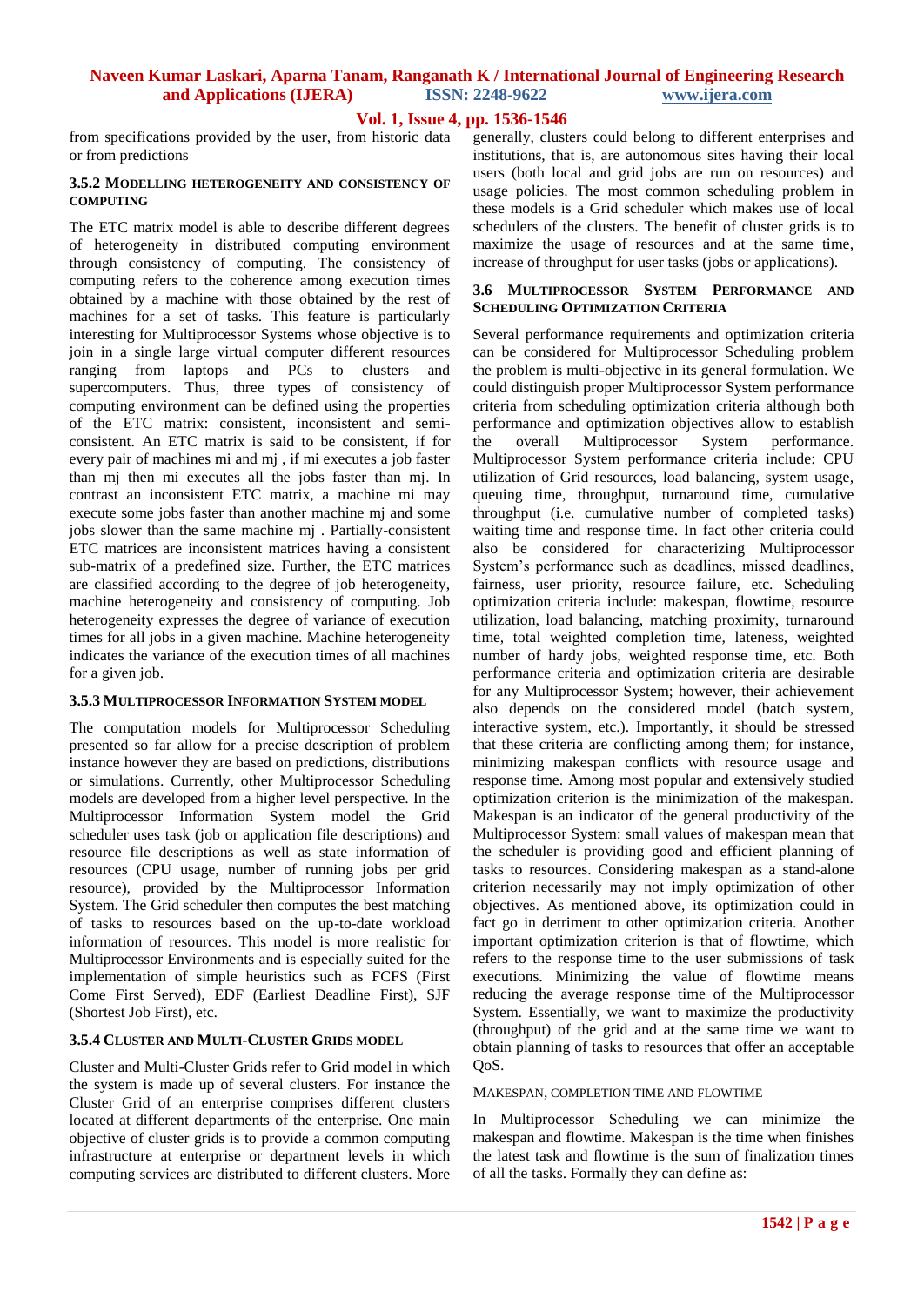# **Vol. 1, Issue 4, pp. 1536-1546**

minimization of makespan :

minSi ∈ Sched{maxj ∈ Jobs Fj }

Where Fj denotes the time when the task j finalizes, Sched is the set of all possible schedules and Jobs the set of all jobs to be scheduled. Note that makespan is not affected by any particular execution order of tasks in a concrete resource, while in order to minimize flowtime of a resource, tasks that have been assigned to should be executed in a ascending order of their workload (computation time).Completion time of a machine m is the time in which machine m will finalize the processing of the previous assigned tasks as well as of those already planned tasks for the machine. This parameter measures the previous workload of a machine. Notice that this definition requires knowing both the ready time for a machine and the expected time to complete of the tasks assigned to the machine. The expression of makespan, flowtime and completion time depends on the computational model. For instance, in the ETC model, completion[m] is calculated as follows: where ready times[m] is the time when machine m will have finished the previously assigned tasks. Makespan can be expressed in terms of the completion time of a resource, as follows:

#### **Makespan = Max {completion[i]/i€ Machines}**

Similarly, for the flowtime we use the completion times of machines, but now by first sorting in ascending order according to their ETC values the tasks assigned to a machine.

## **3.7 PROPOSED SCHEDULING MODEL**

As one of the means to obtain inexpensive computational cycles, grid technology has emerged to fulfill the needs for solving large-scale computing intensive high-throughput applications, through the aggregation of a number of available resources. Multiple users can simultaneously utilize any of resources interconnected to execute these large parallel applications. To effectively utilize hybrid heterogeneous computational resources, resource management and task scheduling are fundamental factors for achievements in grids. Due to wide distribution and heterogeneity characteristics of grid platforms, loosely coupled parallel applications are better suited for execution on this platform than tightly coupled ones [5, 6]. In particular, task independent applications such as data mining, Monte Carlo, image manipulation are most suitable class of applications for current design of Multiprocessor Environments. Scheduling task independent applications is still far to be considered well-established. Finding optimal scheduling is an NP-complete problem, and researchers have still resorted to devising efficient heuristics. A number of heuristics have been proposed based on a wide spectrum of techniques, including branch-and-bound, integerprogramming, searching, graph-theory, randomization, genetic algorithms, and evolutionary methods [3, 4]. These algorithms are based on diverse assumptions; they differ in their functionalities as well. Simulation and modeling have been dedicated and extensively used by professionals in

different application fields, particularly, in the area of computer science. e.g., for microprocessor design and network protocol design, in which simulation and modeling have been used for decades. They are convenient and cost effective. In Multiprocessor computing, several widely used and acknowledged simulations have been commonly used to evaluate tasks scheduling and load balancing. In this paper, a promising method is developed, aiming to provide a nonpreemptive scheduling to minimize the maximum completion time (the schedule length or makespan) ,given a set of independent computational tasks to obtain acceptable performance is a good allocation of application processes to the processors available. We perform the experiment using a widely used scheduling simulator, then present and compare our proposed algorithm with two traditional well-known scheduling algorithms. The proposed algorithm generates in most of cases better solutions than the referenced algorithms in terms of the maximum completion times. Task scheduling in dynamic and heterogeneous computing environment such as Grid is not trivial, since major concerns that arise during the analysis and development of strategies for such purpose is to search alternatives to improve throughput and utilization in these computing platforms. Looking at the nature of task independent applications, the scheduling process may seem to be easy due to its simplicity. However, due to dynamic behavior and heterogeneity of resources, not only they may not provide similar performance for all applications, but also contention created among applications running on same shared resources, causing delays and affecting the quality of service [2] [6].





## **IV. IMPLEMENTATION**

Given a set of independent tasks, each task of this set is classified into one of five defined levels, say A, B, C, D and E (A is most time demanding while E is less demanding), according to the execution time needed. Computing nodes in each site of grid platform are rated according to their computing power, that is, given MCC as Maximum Computing Capability of any node in a grid platform, computing nodes are rated and classified in a particular class if this node's computing power is X% of MCC.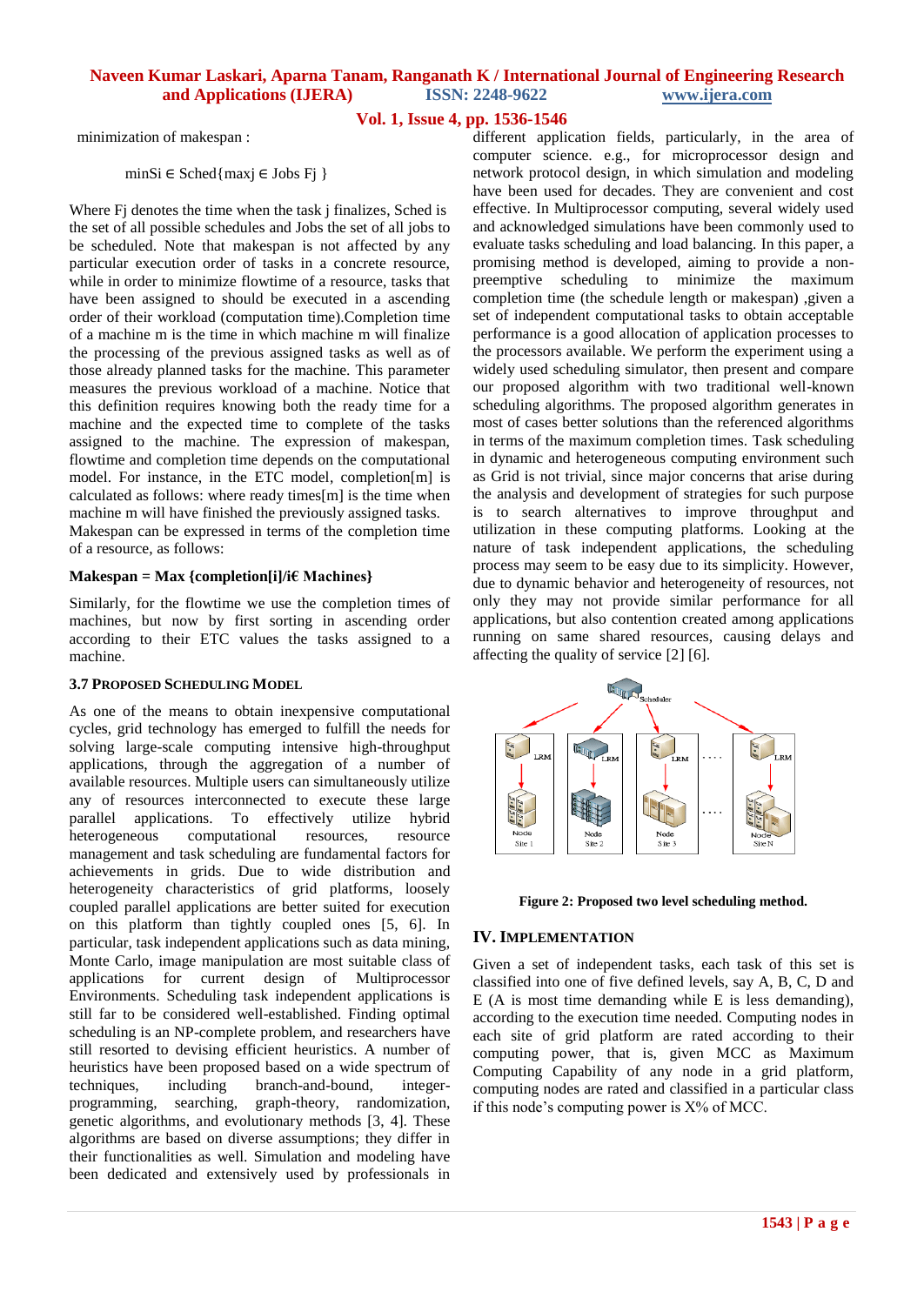| Node Computing      | Level of       |  |
|---------------------|----------------|--|
| Capability          | Classification |  |
| $0\% \sim 20\%$ MCC | E              |  |
| $21\% - 40\%$ MCC   | D              |  |
| $41\% - 60\%$ MCC   | C              |  |
| $61\% - 80\%$ MCC   | в              |  |
| 81%~100% MCC        |                |  |

# **Vol. 1, Issue 4, pp. 1536-1546**

5. The process is repeated until all tasks inside the queue are distributed to sites, emptying completely the queue. The main objective of our experiments is to evaluate the performance of TTM over well known scheduling algorithms, First Come First Serve (FCFS) and Shortest Job First (SJF). We performed our experimentation evaluations in the heterogeneity of grid sites, through the heterogeneity and various granularities of application tasks. Experimental results of the proposed scheduling method are obtained using custom simulation model.



**Figure-3: System1-IP Address: 192.168.0.2**

**Figure 4: System2-IP Address: 192.168.0.3**



In order to classify a computing site, we just need to look at highest rank achieved by any of computing nodes inside this site. For instance, a site contains 3 computing nodes, with levels of classification B, C, and D. Thus, this site is ranked with level B. That is, Level Classification  $SITE = max$  level {node1, node2… node n} our proposed method work as follows. A task is distributed, and shown next to Grid scheduler. Based on Round Robin technique, the Grid scheduler selects next suitable site to the execution of that given task, matching a suitable site to the demand need for the given task. As for matching process, task ranked with level A is expected to be distributed to a site ranked with level A, while task ranked with level D is expected to be distributed to sites ranked with levels A, B, C and D. As soon as the task is assigned to a particular site, the LRM (Local resource manager) of that site accepts that task, and then assigns it to the next available computing node that meets such threshold.

In experimental results as shown in below figures 3, 4  $\&$  5 using Task-Scheduler, we could demonstrate its viability and effectiveness in a distributed computing environment, where in the three different nodes are scheduled by scheduler.

# **IN OTHER WORDS, THE PROPOSED METHOD IS AS FOLLOWS**

1. Tasks are randomly generated, and they differ among themselves in amount of workload,

2. Based on the group of tasks generated, Grid Scheduler record tasks' workload values MAX and MIN, according to the set of tasks given.

3. Analyzing the workload of tasks, tasks are classified into classes based on the amount of workload contained in it. Similarly, computing nodes in sites of grid platform are completely scanned, to discover values MAX and MIN, according to computing nodes' computing capabilities, so that these computing nodes are then classified.

4. Tasks in queue are presented serially to the Grid scheduler, whose function is to send task to a selected site of a grid platform, corresponding the workload and existing computing capability available in that site. If matches, this task is sent to the LRM of that site. Otherwise, the Grid Scheduler compares with next available site, according to RR (Round Robin) policy.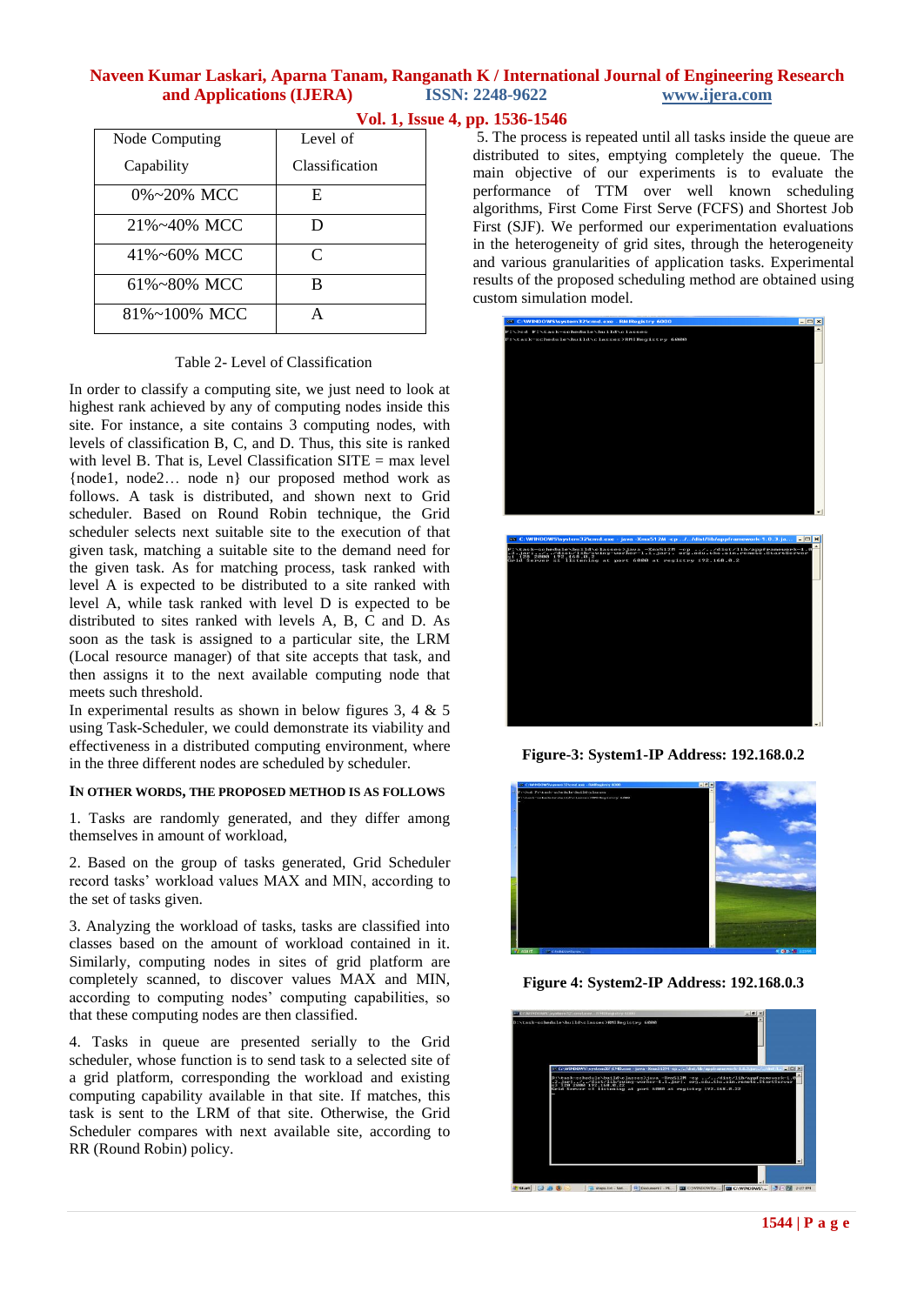

also means that apart from the considerations on the possibility of dependencies among tasks, the following also

should be taken care so as to provide high levels of availability and reliability in the Multiprocessor Scheduling .The monitoring of computing node availability, Dynamic network traffic and Bandwidth, As well as the fault tolerance, which is very important on MP systems.

## **REFERENCES:**

[1] H. Casanova, A. Legrand, M. Quinson, "SimGrid: A Generic Framework for Large-Scale Distributed Experiments", in Proceedings of UKSIM 2008, The Tenth International Conference on Computer Modeling and Simulation, pp. 126 – 131, 2008.

[2] F. Dong and S.G. Akl, "Scheduling algorithms for Multiprocessor computing: state of the art and open problems", School of Computing, Queen's University, Technical report no. 2006-504, 2006.

[3] Y.-K. Kwok and I. Ahmad, "Static scheduling algorithms for allocating directed task graphs to multiprocessors", ACM Computing Surveys, Volume 31, Issue 4, pp. 406 – 471, 1999.

[4] D. Menasce, D. Saha, S. Porto, V. Almeida, and S. Tripathi, "Static and dynamic processor scheduling disciplines in heterogeneous parallel architectures", in JPDC Journal of Parallel and Distributed Computing, vol. 28, issue 1, pp. 1-18, 1995.

[5] O. Moreira, F. Valente, M. Bekooij, "Scheduling multiple independent hard-real-time jobs on a heterogeneous multiprocessor", in Proceedings of EMSOFT '07 The 7th ACM & IEEE international conference on Embedded software, 2007.

[6] D. P. Silva, W. Cirne, and F.V. Brasileiro, "Trading Cycles for Information: Using Replication to Schedule Bagof-Tasks Applications on Computational multiprocessor models", in Proceedings of Euro Par'2003, LNCS2790, pp.169-180, 2003.





**Figure 5: System3-IP Address: 192.168.0.22**

# **V. CONCLUSION:**

Advances in computing and network technologies have rapidly accelerated the development of distributed computing. Cluster computing platforms have been built by interconnecting a number of homogeneous or heterogeneous computers. Grid technology is developed aiming at the sharing of resources distributed in different geographical locations, providing large amount of computing cycles to speed up the execution of parallel applications. In this paper, we have presented a promising yet efficient scheduling method in Multiprocessor Environments, in order to provide high throughput. Through experimental results using Task-Scheduler, we could demonstrate its viability and effectiveness in such a distributed computing environment.

# **VI. FUTURE ENHANCEMENTS**

As future work, the inclusion of task scheduling that involves communication among them can be taken up. This

**AUTHORS**